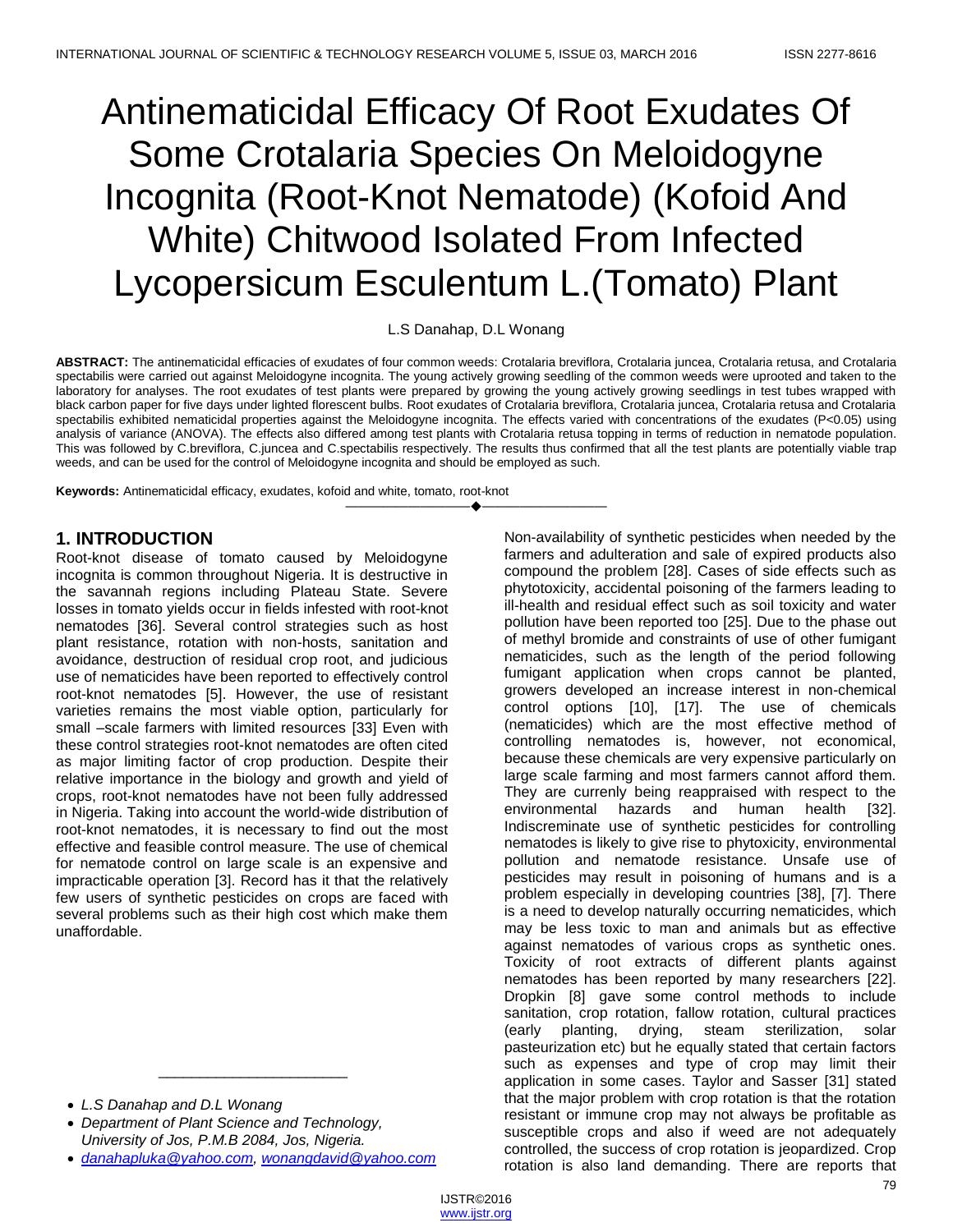certain plant parts and extracts possess nematicidal properties [14], [28]. Applying the plant parts or extracts to nematode infested soil affects or reduces their population [15], [25]. The Nigerian rural farmers use several plant materials for protecting their crops [4] and also recent studies have confirmed that some botanicals have nematostatic, nematicidal, fungistatic or fungicidal activity [12], [9], [27]. Usage of botanical crop protestants attracts lower capital investments as there is little or no additional training needed to prepare and apply them [23]. Identification of plants with nematicidal or nematostatic properties facilitates safer, cheaper, practical and profitable control of nematodes through plant residues or biological control by cultivation of such plants with nematicidal properties on heavily infected agricultural soils to bring the population of root-knot nematodes down to safe levels. Generally, in pest control, the method used must be of economic value, that is the increase in monetary value of the crop must be more than enough to offset the cost of control measures. According to Taylor and Sasser [31] the expected benefits should exceed the expenses by a ratio of three to one (3:1).

## **AIMS AND OBJECTIVES**

To proffer a control measure for Meloidogyne incognita (root-knot nematode) with the use of nematicidal plant root exudates.

## **2.0 MATERIALS AND METHODS**

#### **2.1 Collection and Identification of Plant Materials**

The seed of common weeds; Crotalaria breviflora, Crotalaria juncea, Crotalaria retusa, and Crotalaria spectabilis were collected and grown on prepared land. The young actively growing seedlings were uprooted put in polyethene bags and brought to the Laboratory for analyses. The common weeds were earlier identified botanically.

#### **2.2 Preparation of root Exudate of test Plants**

The test plants with nematicidal properties against the Meloidogyne incognita were subjected to exudates preparation. Young and actively growing test plants of similar sizes were inserted into test-tubes wrapped with black carbon papers and properly seal with masking tape containing water. The set-up containing the plants was held in upright position in a test-tube rack. Cotton wool was used to support the seedlings in the test-tube in an up right position under constant illumination of fluorescent light for 5days. The water in the test-tube continued to reduce due to transpiration and was carefully replaced by removing the

cotton wool used to hold the plants in position and some water added and a new cotton wool placed back on the test-tube mouth, to hold the plant in position. The plants grew under this normal condition and in the process or within the period produced exudates that were released into the test-tubes. After this, the set up was dismantled and the plants were removed and the water in the test-tubes containing the exudates was used to test for nematicidal effects on Meloidogyne incognita.

### **2.3 The Nematicidal Effect of root Exudates on Meloidogyne incognita**

The preparation of root exudates was carried out concurrently to ensure that fresh exudates and freshly hatched nematode juveniles from galls containing females egg masses was used always. Five (5) ml of each of the root exudates were obtained within 5days. The galls that contained egg masses were teased off, introduced into Petri dishes containing the exudates to hatch into juveniles. Twenty (20) of them in each Petri dish were arranged in triplicates and kept on the Laboratory bench for varying time intervals of 6h, 12h and 24h. The number of nematodes dead or immobilized for each time interval was recorded. Another gall that contained females egg masses was teased off and introduced into distilled water without root exudates and was kept in separate Petri dish to serve as control. The average of the replicates was computed to determine the number of live/dead nematodes for each plant root exudates at the various time intervals.

## **3.0 RESULTS**

#### **3.1 Effect of root Exudates for Nematicidal Properties against Meloidogyne incognita**

The results of nematicidal effects of root-exudates on Meloidogyne incognita revealed that death of root-knot nematode juveniles were recorded with all the root exudates extracted for 5-days. This result also revealed that the roots of the test plant exude nematicidal substances in their natural habitat. The mean individual effect of concentration of exudates on life/dead Meloidogyne incognita per/mls are as shown below. Distilled water that was used as control showed slow mortality rate after various time interval of exposure. The statistical analysis of variance (ANOVA) showed that there was significance difference (P< 0.05) in the effect of various plant exudates on Meloidogyne incognita mortality at various concentrations compared to the control. The means were compared by using least significant difference test at 5% level of significance (Table 1).

*Table 1: Effects of Root Exudates Concentrations on Meloidogyne incognita*

| Time of exposure of juveniles to extracts |                        |       |       |       |       |       |       |
|-------------------------------------------|------------------------|-------|-------|-------|-------|-------|-------|
|                                           |                        | 6H    |       | 12H   |       | 24H   |       |
|                                           | <b>Test Plants</b>     | Alive | Dead  | Alive | Dead  | Alive | Dead  |
|                                           | Crotalaria breviflora  | 13.67 | 7.67  | 8.00  | 18.00 | 0.00  | 18.67 |
| 2.                                        | Crotalaria juncea      | 14.00 | 7.33  | 11.67 | 18.33 | 0.00  | 18.67 |
| 3.                                        | Crotalaria retusa      | 13.33 | 7.67  | 12.00 | 18.33 | 0.00  | 19.67 |
| 4.                                        | Crotalaria spectabilis | 13.67 | 6.67  | 12.00 | 18.00 | 0.00  | 18.33 |
|                                           | Distilled water        | 14.00 | 2.00  | 11.00 | 3.00  | 9.00  | 5.00  |
|                                           | LSD P<0.05             | 0.533 | 0.000 | 0.006 | 0.000 | 0.000 | 0.000 |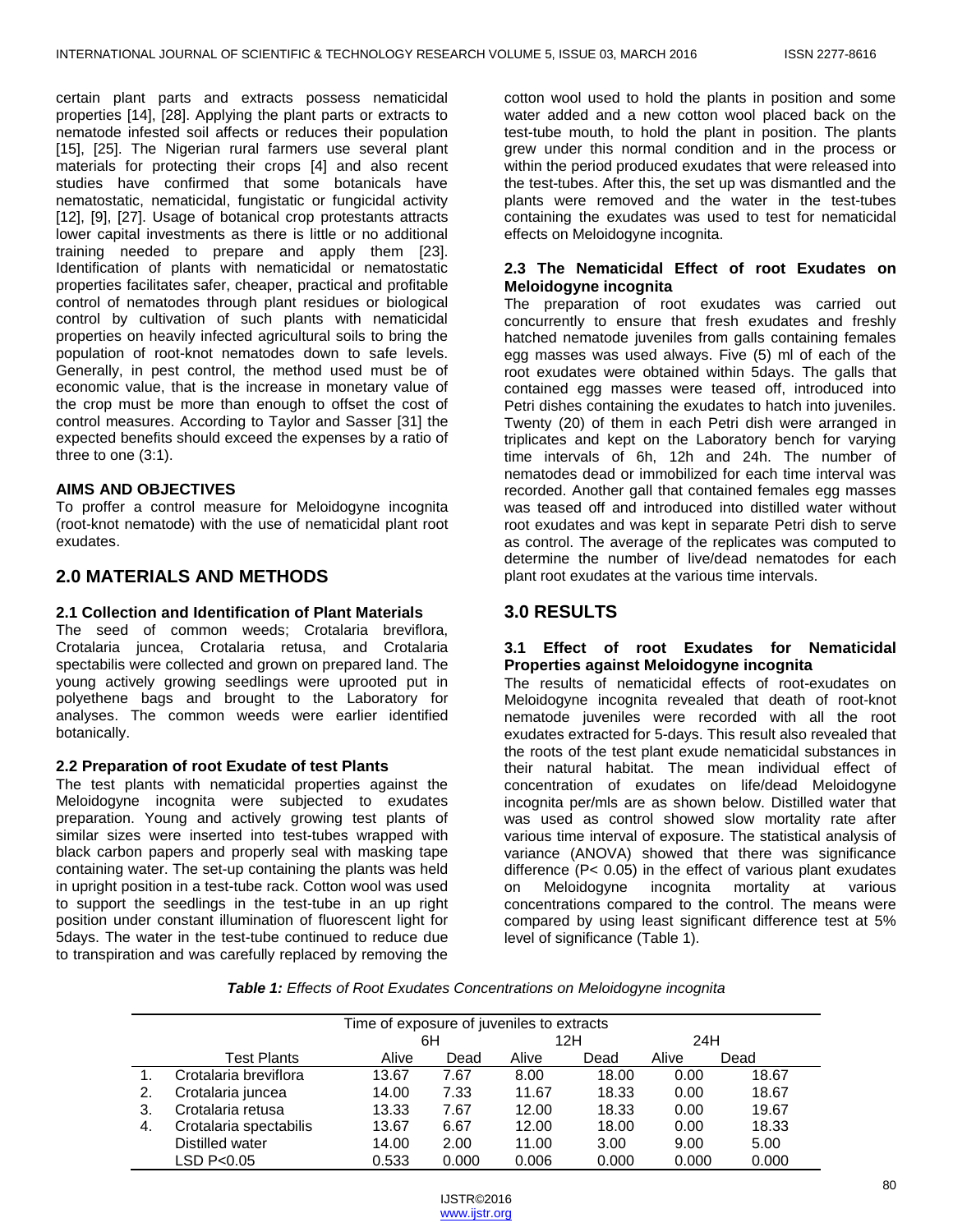Each value is a mean of three replicates and pairs of means that differ by more than their LSD are significantly different at 5% level of significance.



*Plate 28: A live Meloidogyne incognita juvenile treated with test plant root exudates (x 40).*



*Plate 29: A dead Meloidogyne incognita treated with test plant root exudates (x 40).*

## **4.0 DISCUSSION**

The result of this research work on the screening of some common weeds for nematicidal effects against Meloidogyne incognita indicated that the four plants screened for nematicidal properties root exudates, showed positive nematicidal activity against the Meloidogyne incognita. The results of nematicidal test of root exudates of the test plants on Meloidogyne incognita revealed that death was recorded with all the root exudates extracted for same number of days. This indicates that the root of the test plant exudes nematicidal substances in their natural habitat and can be used in crop rotation or fallowing with susceptible crops to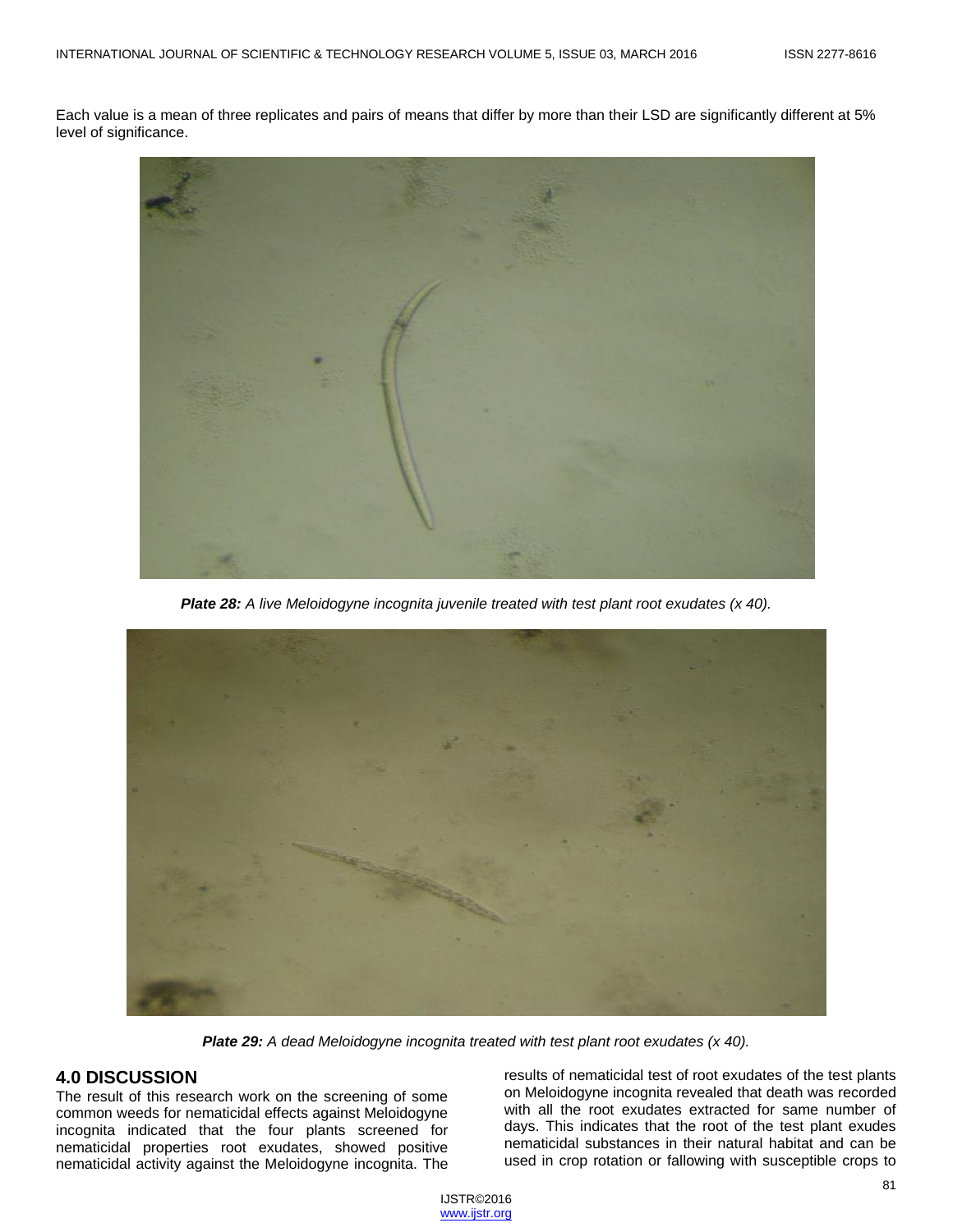control root–knot nematodes. This study provides suitable alternative and a cheaper and safer means of controlling root-knot nematodes especially where there is sufficient land for fallowing. Interestingly, the weeds used in this investigation are legumes which have the added advantage of enriching the soil and promoting crop growth, vigour and yield through nitrogen fixation. This study was designed to examine all potential nematicidal plants that may suppress Meloidogyne incognita. It was focused on treatment with exudates of plants with nematicidal properties, identified as economically feasible practices by Plateau State vegetable grower for their farm operation. It is obviously feasible as these weeds are readily available and grow well on the Plateau. The Meloidogyne incognita were found in all studied areas where tomatoes are grown in Plateau state. Infected tomato plants developed root-knot galls two or three times as large in diameter as compared to healthy roots, indicating high population densities of the pathogens and thus the envisaged heavy loss of crops especially vegetables on the Plateau and its attendant economic loss and catalyst to poverty as the economy of Plateau State is mainly agro based. The revelation that root exudates of the four test plants: Crotalaria breviflora, Crotalaria, Crotalaria juncea, Crotalaria retusa and Crotalaria spectabilis have nematicidal properties on Meloidogyne incognita suggest that they contain biologically active ingredient that can kill or inhibit growth of the nematodes. Several studies demonstrated that Crotalaria sp suppressed Meloidogyne spp, better than chemical nematicides, because it continued to suppress the nematodes population development after a host was planted [11], [30]. The results was thus, exciting as it suggest a remedy to heavy economic expenditure usually incurred during chemical control as well as guarantee safety and higher yield to the farmers. The mortality of the juveniles might be attributed to the nematicidal properties contained in the exudates. These nematicidal properties might have penetrated nematodes body and inhibited metabolic reactions such as those of respiratory enzymes, acetyl cholinesterase enzyme, Hydrolysis of acetyl choline by acetyl cholinesterase and esterases that function in various metabolic systems [2]. The current studies on root-knot nematodes in one of the middle belt states equally gives information on the menance of the organisms in this part of Nigeria. Since, most of the information on root-knot nematode population and crop damage in Nigeria has been reported from the Southern (Ogbuji [18] Western (Ogunfowora [19] and [20] and for Northern parts (Okatachi [21] Chindo and Khan [6] of the country while the middle belt states particularly Plateau has very limited information [37]. The root-knot nematodes are particularly very destructive on vegetable including tomato, okra, potato, spinach etc, which form the basis for search for the test nematodes from these vegetables. The protection of these important crops from root-knot nematodes attack would suggests more food on the table of people within the middle belt region of Nigeria and health promotion through increased availability of vegetables, the principal sources of minerals and vitamins for body health. There has been so many reports on the damage cause by root-knot nematodes but with little suggestion on safe and cheaper control measures, Some of these reports are by; Nastcher[16] reported that Meloidogyne spp have been found to be a major problem with vegetable growers in

Senegal. Jones and Jones [13] report that the genus Meloidogyne is the most widely distributed nematode genus in Africa. It causes galls in roots and the infected plants grow poorly and can wilt on hot days. In tropical countries, including Nigeria, farmers often suffer heavy field losses of their crops especially vegetables due to attack by these nematodes [35]. The Jos, Plateau has a conducive climate for dry and rainy season farming and crops cultivated include vegetables especially in dry season. This continuous cropping system (dry and rainy seasons) favours a very high build up of the nematode in the soil and consequently bring about reduce productivity. Hence, a good and cheap control measure will go a long way to increase yield since nematodes can reduce yield up to 10- 60% [6]. The result of this study has revealed that root exudates of the four plants: Crotalaria breviflora, C. juncea, C. retusa, and C. spectabilis have nematicidal properties on Meloidogyne incognita suggesting that they contain biologically active ingredients that can kill or inhibit the growth of these nematodes. Since these non-crop plants grow wildly as weed, they can compete and outgrow some persistent weeds that host these nematodes besides killing them directly. Several studies have demonstrated that Crotalaria suppressed Meloidogyne spp better than chemical nematicides, because it continued to suppress the nematode population development after a host was planted [11], [2], [30]. The result of this study to control Meloidogyne incognita with root exudates and showed little but significant death after some time, which can be attributed to lack of food. This agrees with the facts that the distribution of nematodes is influenced by availability of host plants. It has been reported that Meloidogyne naasi has two population peaks in the soil; they were few in winter when the plants were scanty and increased in spring when the plants become many [1].

## **5.0 CONCLUSION**

It can be concluded from the present study that certain plant exudates of the same test plants are a source of cheap and effective nematicides of Meloidogyne incognita. The root exudates of Crotalaria species were found to have nematicidal properties. This finding is important from the point of view of controlling Meloidogyne incognita infecting tomato without the use nematicides in view of the environmental pollution likely to be caused. The future looks bright for identifying new classes of pesticides from natural plants to replace the synthetic harmful and expensive chemicals used in the control of these nematodes at present.

## **AKNOWLEDGMENT**

The authors wish to thank the Head and staff; the Department of Plant Science and Technology, Faculty of Natural Sciences and Department of Pharmacognosy, Faculty of Pharmaceutical Sciences University of Jos for the use of their facility.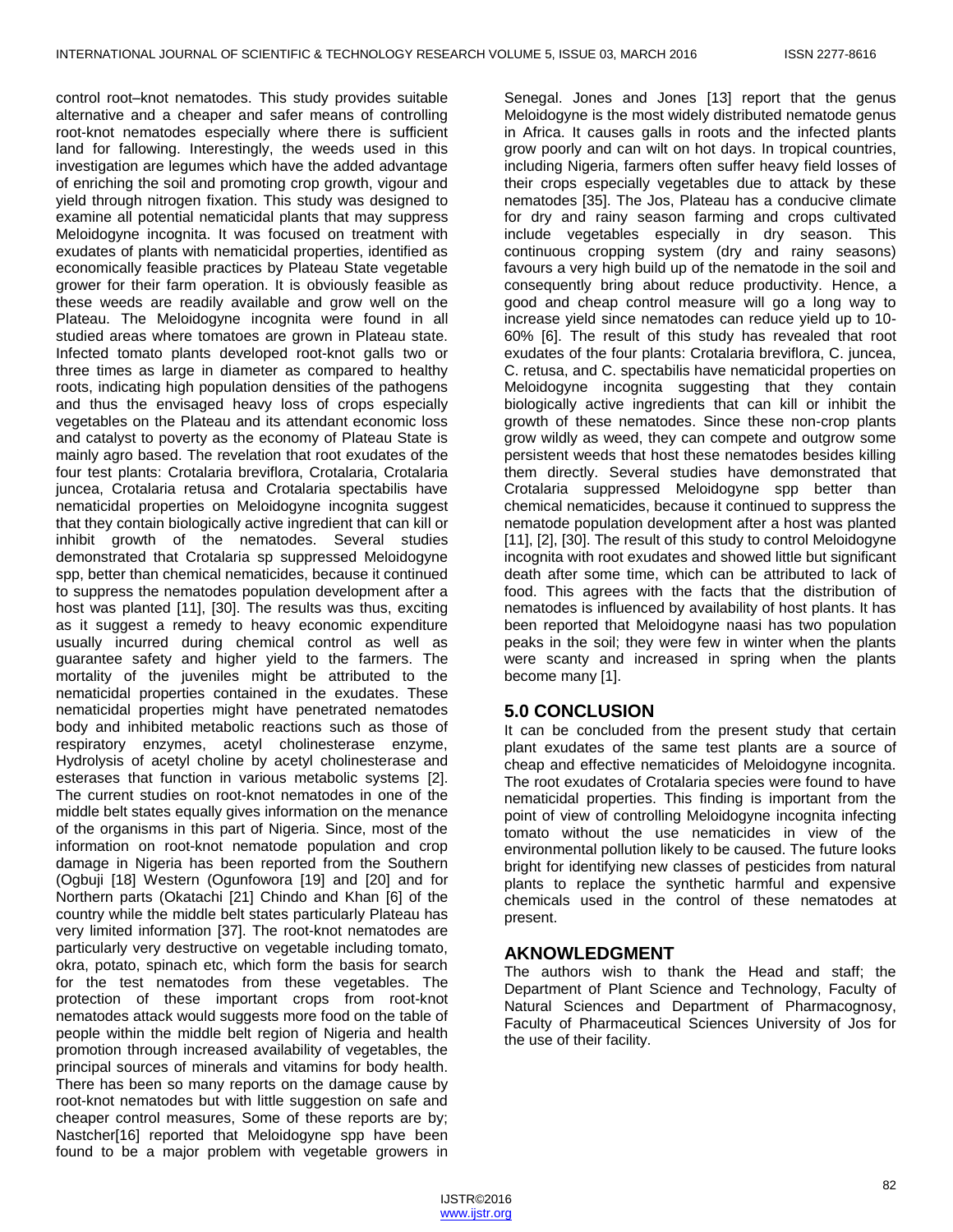## **REFERENCES**

- [1] S.O. Afolamu and J. Atungwu, Corrrelation studies on Meloidogyne induced root-galls and some growth parameters of four elite varieties of Glycine max (L) Merr, 6: 97, 2001. Tropical oilseeds Journal.
- [2] M.M.Aguillera, S. Matsuoka and O.T.Ido, Efeitos da aduba; Verde Com. Crotalaria juncea sobre nematiisea produ de canade-aiiar, 8:25-26, 1984.Nematologia Brasileira.
- [3] M.Akhtar and A.Malik, Role of organic soil amendments and soil organism in the biological control of plant parasitic nematodes.74:35-47, 2000. A Review Bioresources Technology.
- [4] O.Balogun, The Federal Capital Teritory of Nigeria; A geographical of its development.2001, Ibadan University press.
- [5] K.R.Becker and S.R.Koening Developing sustainable systems for nematode management.36:165-205, 1998, Annual Review of Phytopathology.
- [6] P.S.Chindo and F.A.Khan, Host parasite relationship between root-knot nematodes in northern Nigeria. 6:93-100, 1986. Pakistan Journal of Nematology.
- [7] G.Conway, The depletion of natural resources: The impact of food. A 2020 vision for food, agriculture and the environment. P125, 1995. International Food Policy Research Institutes. Washington, D.C.
- [8] H.V.Dropkin, Introduction to plant nematology.Second Editon.A willey International science publication,John willey and sons New York.p 304Dualton, R.A.C. (1955). Progress on eelworm control experiments, 11:21-27, 1989. Rhodesian Tobacco.
- [9] A.O.Enikuomehin and A.T.Peters, Evaluation of crude extracts from some Nigerian Plants for the control of field disease of Sesame (Sesamum indicum) P14, 2001.Nigeria Society for Plant Protection, Book of Astracts.
- [10] W.Ferguson and A.Padula, Economic effects of banning Methyl Bromide for vsoil fumigation. United States Department of Agriculture, 1994. Washington. DC.
- [11] C.S.Huang, J.M. Charchar and R.C.V.Tenente, Control of root-knot nematode (Meloidogyne incognita) in carrot (Daucas carota) through rotation.5:329-336.1981. Fito-pathologia Brasileria.
- [12] E.A.Ibe, B.A. Onuegbu and J.A.Osakwe, Fungi state potency of peperomia pellicida (1) H.B. and K on the seed pathogens seedling of Okra. P 14,

1999. Nigerian Society for Plant Protection Book of Abstracts p 14.

- [13] F.G.Jones and M.G.Jones, Pest of field crops 2<sup>nd</sup> edition2:393-395, 1978 Journal of Nematology.
- [14] S.N.Nandal and D.S.Bhatti (1983). Preliminary screening of some weeds shrubs for their nematicidal activity against Meloidogyne javanica.Ind.13:123-127, 1983, Journal Nematology.
- [15] S.N.Nandal and D.S.Bhatti, Influence of our plant extracts on the hatching of Meloidogyne javanica and invasion of host root.14: 291-294.1986. Nematology Maditerrranea.
- [16] C.Natscher, Problems caused by nematodes in vegetable crop production in inter- tropical Zone. P12, 1971.Seminar on Tropical Vegetable Crops, Ibadan, Nigeria.
- [17] J.W.Noling and J.O.Becker, The challenge of research and extension to define and implement alternatives to methyl bromide.26 (4}: 573-586, 1984. Supplement of the Journal of Nematology.
- [18] R.O.Ogbuji, Effects of farm yard Manure on rootknot nematode population, on carrots.82:25-106, 1981. Der tropen lanwirt Zeltschrft Fuer Land wirschaft in der Tropen
- [19] A.O.Ogunfowora, Reaction of some tomato cultivars to root-knot nematode. 3:3740, 1977. Nigeria Journal of Plant Protection.
- [20] A.O.Ogunfowora, Root-knot Nematodes on cowpea and some selected Vegetable crops.1981. In Proc. Of the 3<sup>rd</sup> Res plan conf. on root-knot nematodes. Nov. 16-20 Ibadan Nigeria.
- [21] S.S.Okatachi, An Appraisal of mocap and other selected nematicides for the control of Meloidogyne spp in Tomatoes under irrigation.1989. M. Sc. Thesis Department of Crop protection, A.B.U. Zaria, Nigeria.
- [22] A.K.Onifade and O.A.Egunjobi, Suppression of Meliodogyne incognita with water hyacinth and water lettuce in Nigeria. 4:96-100, 1994. African-Asian Journal of Nematology.
- [23] P.Osorio,(2001). LEISA, 2001.Magazine on Low External Input and Sustainable Agriculture Dec. 2001 Vol. 17 No4.
- [24] D.Pimental and J.H.Porking, Pest Control; cultivars and Environmental aspect. AS Selected Synposium 43, Boulder west View Press in Biological control by natural enemies Debach P. and Rosen D. Pp 4, 1980. Cambridge University Press, Cambridge.